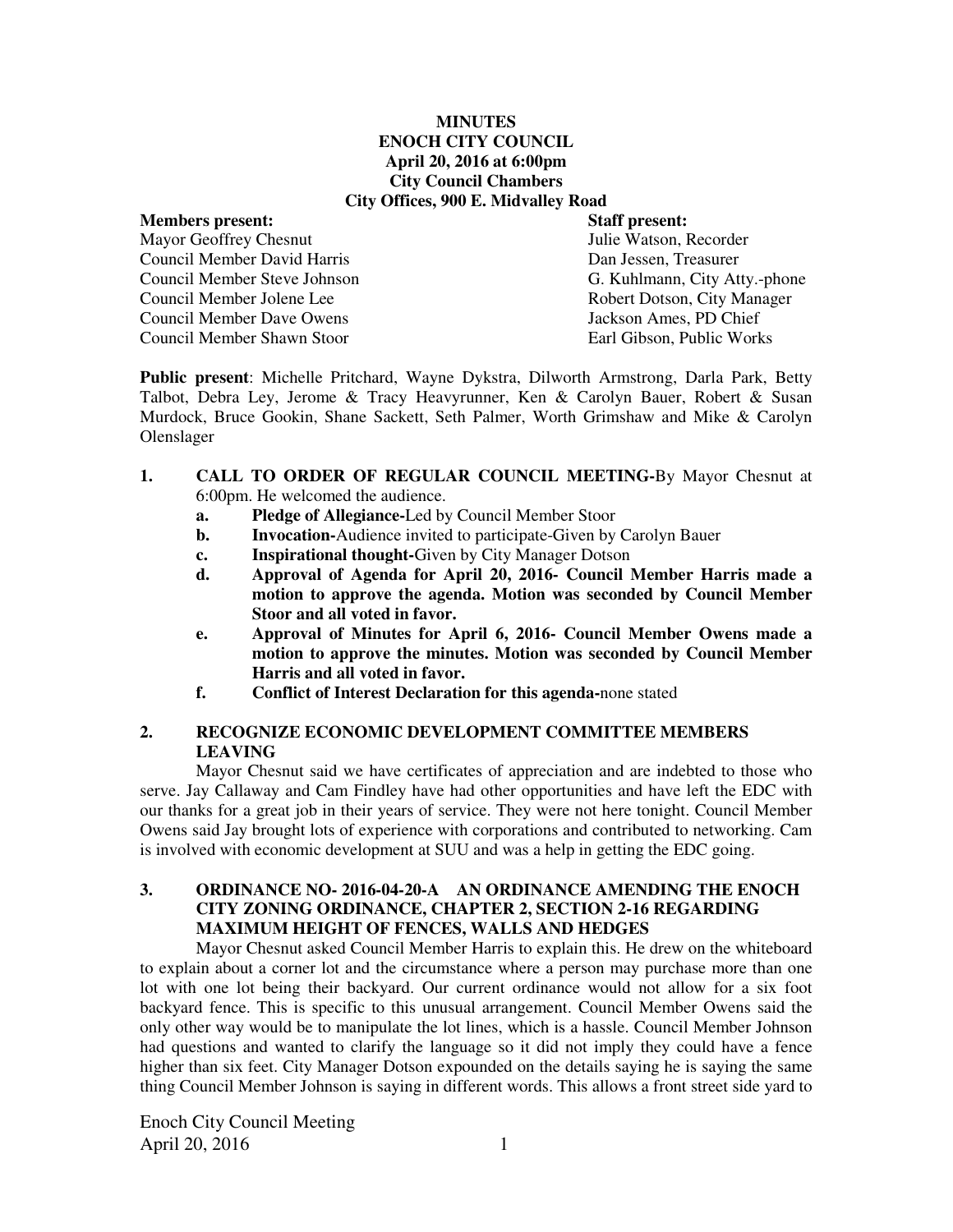have the six foot fence and no higher. City Manager Dotson explained this is restricted in the current ordinance and this change would allow for it. We are easing the restriction. Other requirements for fences are covered in another area of the chapter. Mayor Chesnut asked for a motion.

**Council Member Harris made a motion to approve Ordinance No. 2016-04-20-A. An ordinance amending the Enoch City Subdivision Ordinance Chapter 2, Section 2-16 regarding maximum height of fences, walls and hedges. Motion was seconded by Council Member Stoor and a roll call vote was held as follows:** 

| <b>Council Member Harris-Yes</b> | <b>Council Member Stoor-Yes</b> |
|----------------------------------|---------------------------------|
| <b>Council Member Johnson-No</b> | <b>Council Member Owens-Yes</b> |
| <b>Council Member Lee-Yes</b>    | Motion passed 4 to 1            |

## **4. ORDINANCE NO-2016-04-20-C AN ORDINANCE AMENDING TITLE 3-000, PART 3-924 TO CHANGE THE SUPERVISORY AUTHORITY OF THE CITY MANAGER**

City Manager Dotson said the strike outs show the changes. Mayor Chesnut said this proposal is to change the supervisory authority because presently the supervision does not apply to the PD Chief and others and there are issues regarding accountability**.** Mayor Chesnut said he is not a full time mayor and is not here every day. Given that, there needs to be some accountability and streamlining of this. Day-to-day the PD requires more than a part time official can manage. This allows City Manager Dotson to supervise all the department heads. This is relating to administrative areas only. Chief Ames runs the PD and if an issue comes up he can go to the City Manager Dotson who is here full-time. Most cities have this structure and this is a good practice to mirror in this case. Chief Ames is on board and will patrol more since we are operating one short and intend to remain that way.

City Manager Dotson clarified that the Planning Commission and Appeal Authority are regulated by State Code and are not supervised by anyone. Council Member Owens said the City Attorney can be accessed directly when needed. Council Member Johnson said his concerns are the same with the other policy expansion item recently. The wording is vague and this is an expansion of authority for the City Manager. He does not like all of the authority in one person and elected officials need to be involved. Mayor Chesnut said the difference is in some cities they have a full time Mayor but we do not. The goal is to have coverage. There was a bit more discussion with most Council Members thinking that checks and balances were in place and this would be an efficiency move.

 **Mayor Chesnut asked for a motion. Council Member Stoor made a motion to adopt Ordinance No. 2016-04-20-C, an ordinance amending Title 3-000, Part 3-924 to change the supervisory authority of the City Manager. The notion was seconded by Council Member Harris and a roll call vote was held as follows:** 

| <b>Council Member Harris-Yes</b> | <b>Council Member Stoor-Yes</b> |
|----------------------------------|---------------------------------|
| <b>Council Member Johnson-No</b> | <b>Council Member Owens-Yes</b> |
| <b>Council Member Lee-Yes</b>    | Motion passed 4 to 1            |

#### **5. DISCUSS AND SELECT THE NEW NAME FOR THE WEST PORTION OF RAVINE ROAD**

Mayor Chesnut said Council Member Stoor initiated this action and asked him to lead off. Council Member Stoor said the main reason is for the fact that Ravine Road does not connect anymore and we wanted to clarify for EMS that the road does not go through. We thought it would be appropriate to rename the west portion of Ravine Road. It was noted we contacted the one person involved on that portion of the road and also heard from others regarding the historical value of Ravine Road. Wayne Dykstra who lives on the west end of Ravine Road read an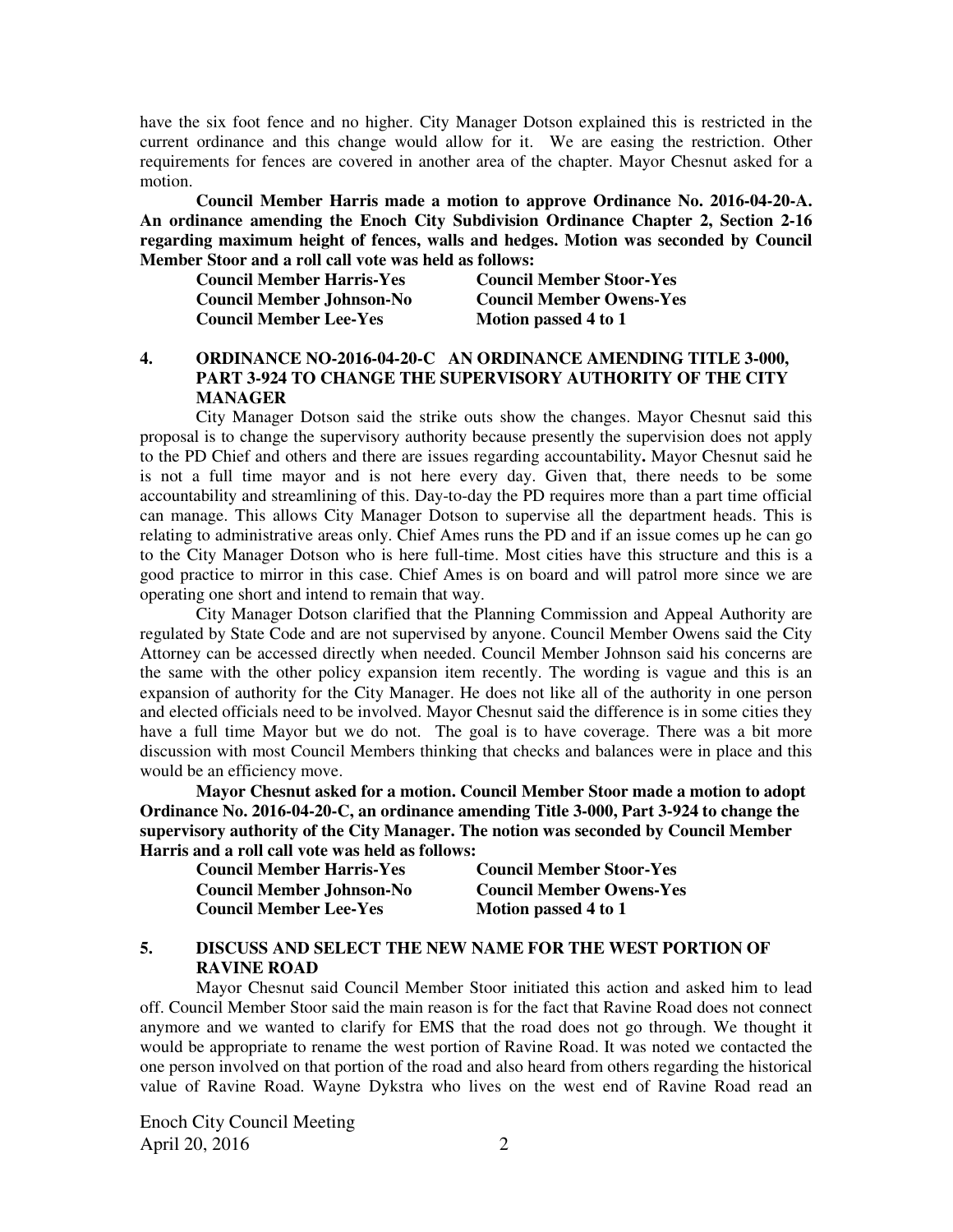impassioned speech about his feelings regarding this name change which he was against. After discussion with Chief Ames it was determined that it was not a huge issue for EMS to be notified about the two portions of Ravine Road. It was decided by the Council to drop the idea of changing the name of the west portion of the road.

## **6. ORDINANCE NO-2016-04-20-B AN ORDINANCE CHANGING THE NAME OF THE WEST PORTION OF RAVINE ROAD TO \_\_\_\_\_\_\_\_\_\_\_\_\_\_\_\_\_\_\_.**

Ordinance died for lack of a motion.

# **7. DISCUSS AND VOTE ON A CONDITIONAL USE PERMIT FOR AN AUTO REPAIR BUSINESS FOR SHANE SACKETT AT 4244 N. DRIFTWOOD LANE**

Mayor Chesnut said they have the minutes of the Planning Commission and Council Member Harris brought the City Council up to speed. He said Mr. Sackett has been operating an auto repair business out of his home. He had a Cedar City business license for a mobile repair service but was doing work at the home also. The neighbors around are by and large not in favor of this. He was sent a letter advising him he was in violation of operating without a business license and would need to apply for a conditional use permit (CUP). It was determined by the Planning Commission after holding a public hearing that this type business is not compatible in this neighborhood and it exceeds what is practically appropriate there. Mr. Sackett wants to do this because he has a disabled son he needs to watch over and needs to work from home. The operations of the business exceed what is allowed per our nuisance ordinance and other ordinances. Mayor Chesnut asked Shane Sackett to come up for questions from the City Council.

Council Member Johnson recounted his experience with visiting Mr. Sackett's home after he saw the reports and the argument in the meetings and accusations of smells all the time and noise all the time. He went to look and talked to one resident who had no problem with Shane. They trust him and think he is wonderful. It was noted there were problems in the past but many have been mitigated now. He talked to others adamantly opposed to this. He asked one other neighbor who had no problem with it and he wanted to be fair so he went to another neighbor who was against Shane. That person said the noise at night was the only problem and he stopped that. Council Member Johnson said he is for private property rights and also believes that nuisances should be abated. Working late into the night can't be allowed but most agreed he is trying to fix the things complained about.

 Other Council Members spoke about things they observed or inquired about and it was noted that Shane has made other arrangements for cars to be parked elsewhere and has moved most off of the property. Shane said he has a scrap metal pile he intends to dispose of soon as part of the clean-up. In regard to the shop he started without a building permit, he said he is working with the building inspector to get the permit. He does not want it to look like an auto repair business and he is being complemented on the clean up. He just needs more time to do that. Many allegations were made against him and many were exaggerated. He knows things got out of hand but he is moving in the right direction. He asked that he be given time to prove himself before shutting him down. He elaborated more on what he plans to do.

Mayor Chesnut said a lot of this occurred last summer and as far as administration of the nuisance ordinances, by the time someone complains it has been going on for a while and is out of hand. That is the balance we have to strike. He has rights but the neighbors do too for the enjoyment and use of their property. There have been problems and as a community we encourage entrepreneurship but the neighbor's issues count too. The City Council needs to remember that when considering this application. Shane said there will be no business signs and it will look better soon. Council Member Stoor said this is about the classification of the business as well as what the yard looks like. We often take exception to our neighbor's yards but this is a business in a residential zone. Shane said he will not increase the traffic and he made a mess of it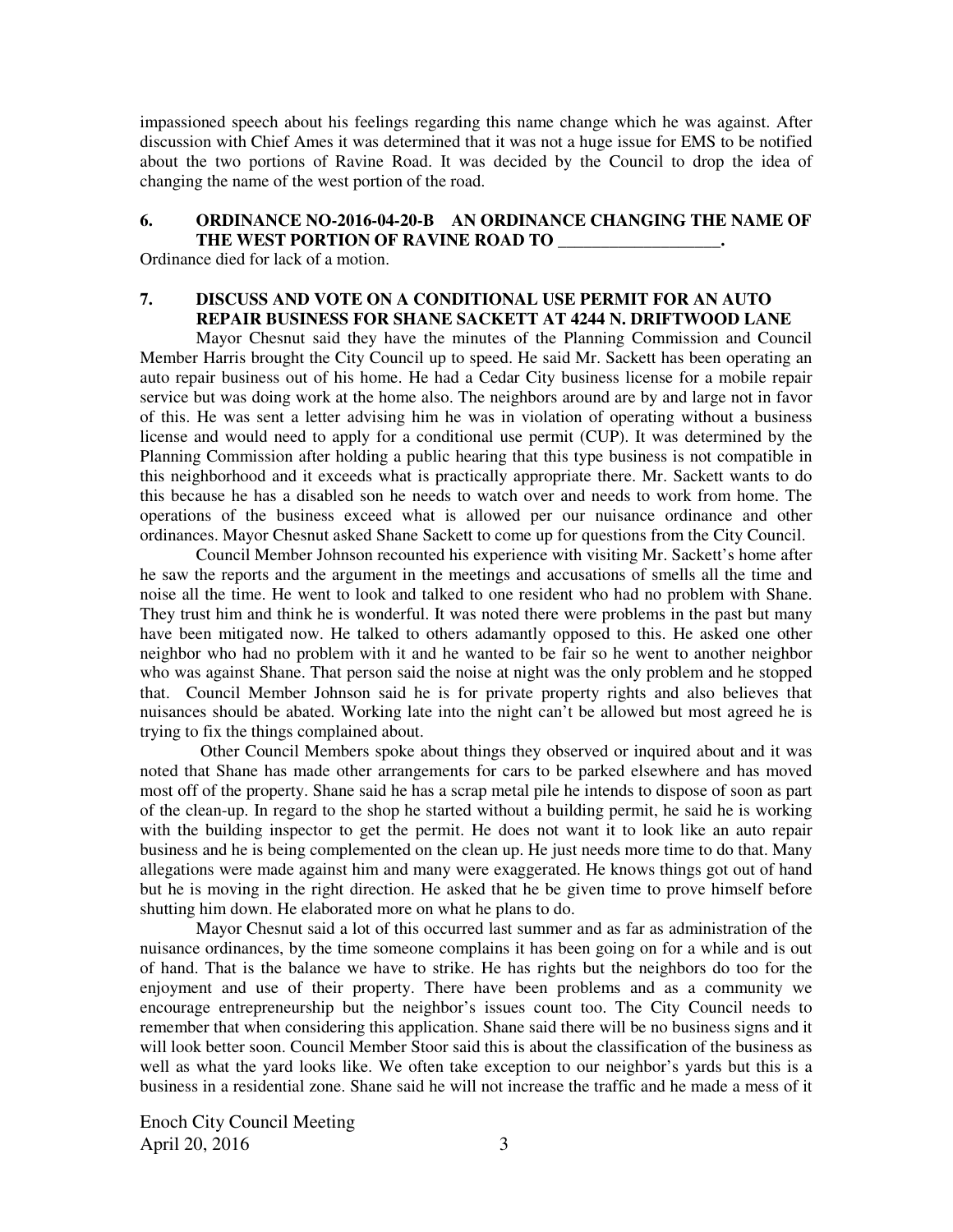to start but is trying to clean it up. Council Member Stoor said the problem was a lot of vehicles in front and that is gone now. If we are talking about conditions, that would be one to consider. Council Member Stoor said there are other businesses in the residential zone with conditional use permits so this is not an unusual request.

Council Member Johnson said the nuisance things are the key. People have endured a lot in the past and a nuisance can be watched and dealt with. Shane said people talked to other people about problems but no one talked to him. Mayor Chesnut said most people do not like to be confrontational with their neighbors. The issue is they come to elected officials to ask for protection of their rights. Council Member Johnson said some think he should just go into a commercial area but our zoning laws makes that harder for a guy trying to support his family. He is obviously working from home because it is doable for him and this argues for more compassion.

Council Member Lee said she met with Shane last week and she did research too. She found out talking to neighbors that they like him and he is an excellent mechanic. She also needs to listen to the Planning Commission because they sweated over this too. We have to be careful about emotionally hoping he will clean up and do the right thing. She said this type of business is not conducive to a residential area. There has been yelling about this issue and that is counterproductive as well. Council Member Harris agreed with Council Member Lee saying the Planning Commission held two meetings and a public hearing. After looking at the ordinances and the scope of the business the Planning Commission voted unanimously to deny the CUP and he agrees with that. He commended Shane on trying to make things right but based on ordinances he supports the Planning Commission recommendation.

Council Member Owens said we need to review our ordinances because much of it is subjective however those changes would not apply to this application. Council Member Stoor asked what could have been different to make this a favorable recommendation. Council Member Harris said if Shane had come in earlier and some conditions were agreed upon before he went all out with the business it might have made a difference. If the numbers of vehicles had been smaller and a fence hiding things had been in place a lot of problems could have been prevented but that did not happen. The neighbors have expressed concern that things may not change even if conditions are imposed. Council Member Stoor said we allowed some businesses and some are ok because they have less or no impact on neighbors.

City Manager Dotson said the legal ramification of placing conditions to get a CUP is problematic in the way our ordinance is written. Based on case law if the applicant is denied and he goes to court, the way our laws are written, as subjective as they are, the judge will side with the applicant 100% of the time. Our laws say the Planning Commission and City Council can approve, deny or approve with conditions for a CUP. It does not state what the conditions can involve so it becomes very subjective. Because it is subjective, the court sides with the applicant all the time. City Attorney Kuhlmann, participating by telephone, said to clarify, recent court opinions have come down to say with CUP's if there are conditions that can be imposed that will take care of the concerns then you have to approve the application with conditions. If denied you have to say what the concerns are and state why they can't be dealt with. If the concern is too many cars then impose a condition on the number. The standard is set and can't be subjective or the court will overturn it. State the concerns and impose conditions or state why the concerns can't be dealt with. Mayor Chesnut said his thought is he discourages them from shooting from the hip on the conditions. He would not be opposed to tabling and articulating the concerns to address them and set conditions for Shane and address each concern. And we will be strict about the conditions. The neighbors came to complain for a reason. Passions are high right now.

 Mayor Chesnut said he recommends each City Council Member review the notes and talk to whomever they want to and bring this back on the agenda with specific remedies. Impose conditions and address the concerns. City Manager Dotson said in the conditions there should be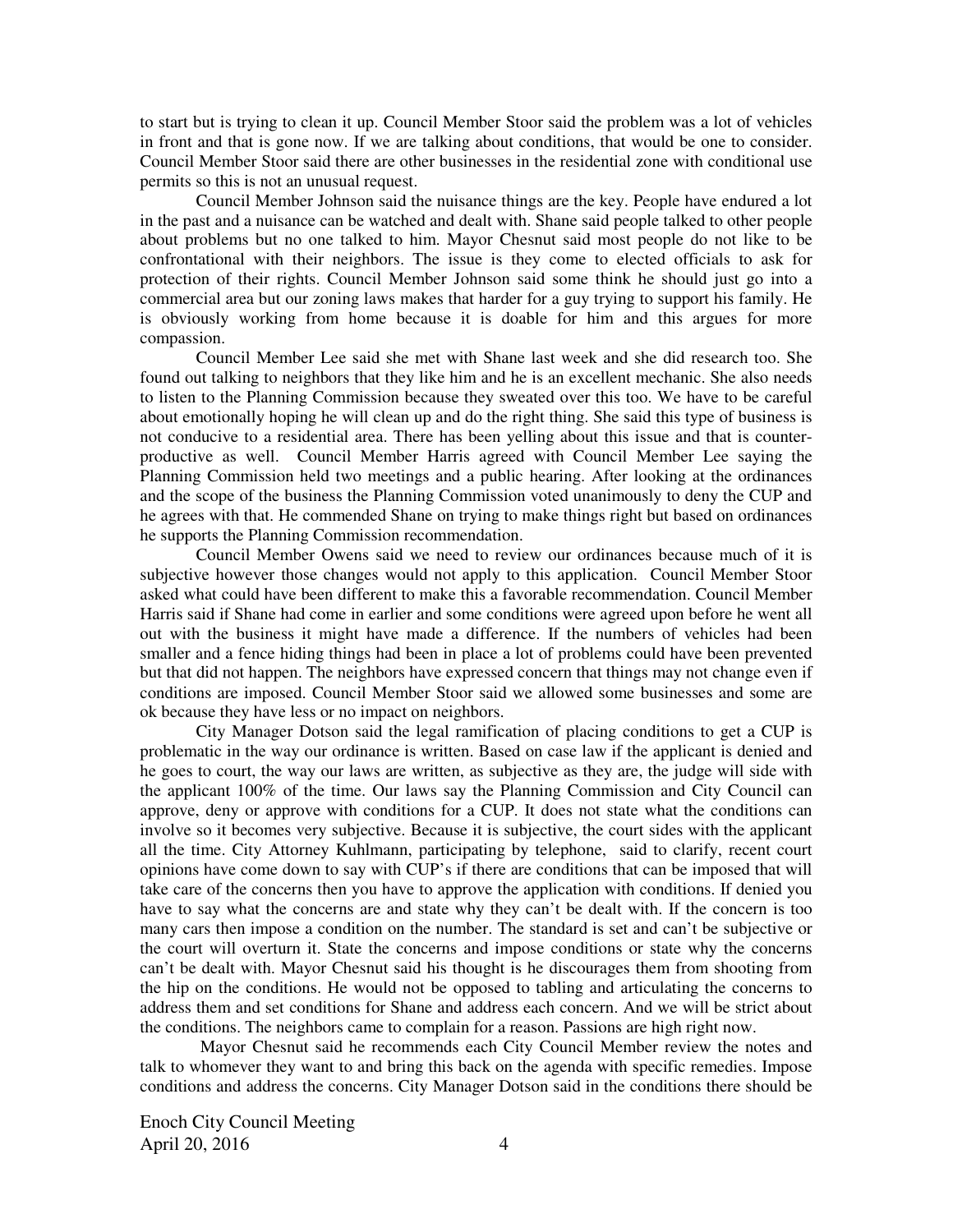a penalty if broken. Council Member Johnson said it is a Class B misdemeanor on most nuisance issues. Mayor Chesnut said they are the gate keepers on this. The Planning Commission sent an unfavorable recommendation based on the situation as it is now. Shane now understands the concerns and if he can change things to mitigate the concerns then we should allow him the chance to do that. They could have imposed conditions and we could send it back to the Planning Commission to make a recommendation on the conditions and enforcement of conditions. City Manager Dotson said he did tell the Planning Commission about the law so they did have the same input the Council received tonight. Mayor Chesnut asked Debra Ley of the Planning Commission about her concerns and she went through the nuisance ordinance saying Shane does not meet our qualifications to operate this type of business in a residential neighborhood. She also said Utah State Code says some things to consider regarding public health and safety that would have to be addressed to grant this CUP.

Mayor Chesnut said the question for this specific application is can concerns be remedied and how will we enforce conditions on an administrative basis. Mayor Chesnut said Shane will know we are adamant on enforcement and this is striking a balance for all parties. It was recommended that the conditions should state clearly what would constitute a violation and it should be measurable. Council Member Johnson said in regard to nuisances that it has to be harming someone and not just that they don't like it. Council Member Harris said he suggests we direct the Planning Commission to compile a list of restrictions for the business and to address each concern with a condition and a penalty if the condition is violated. Mayor Chesnut assured the audience that we are not deciding this tonight. He suggested again we send this back to the Planning Commission after which our City Attorney will review it and then it will come back to the City Council. City Manager Dotson said Shane can continue right now as this goes through due process because he applied per City ordinance and has rights. **Council Member Harris made a motion to table the discussion on a CUP for an auto repair business for Shane Sackett in a residential neighborhood and send it back to the Planning Commission for them to send a recommendation on conditions and enforcement to the Council for the May 18, 2016 meeting. Council Member Owens seconded the motion and all voted in favor.** 

### **8. DISCUSS TENTATIVE 2016-2017 BUDGET**

Mayor Chesnut said this is not for approval tonight however we have to approve a tentative budget at the next meeting to meet State requirements. Dan went through the budget and highlighted some things we talked about before adding most is self-explanatory and he will hit on the larger items. He said this is not complete or balanced yet as the City Council has to give him some direction. Dan said he spent a lot of time looking at historical factors and contributing factors before adjusting the forecast. The other factor is what is needed and has been requested by the departments, Having done that we decreased some expenses and some went up. Combined with a majority of projected revenues we are in a favorable situation. He said most enterprise funds are in a budget surplus status. We projected more revenues than expenses and he balanced those budgets. The extra will go in the bank so we are not operating as close to the required minimum as we have been. The general fund is in a positive range and that is good thing. We are not allowed to go below 5% in savings and are getting back into safer territory. The sewer fund is not in balance right now until we correct it with savings or a change to the revenue stream. It is in the negative now because we took \$2 in revenue from it to create the drainage fund. Now we have had to pay more to Cedar City for the treatment plant and we are in trouble. The refuse fund is out of balance because we are buying new trash cans. Our old cans have met their warranty and are failing in large numbers. Mayor Chesnut clarified we have a capital purchase line item and it shows on the budget to expend the money however we do not have the source of revenue yet to cover it. We can pull from savings or increase the revenue stream. The sewer fund is different and shows a negative \$27,400 which is a concern because it is an operating loss and not a one-time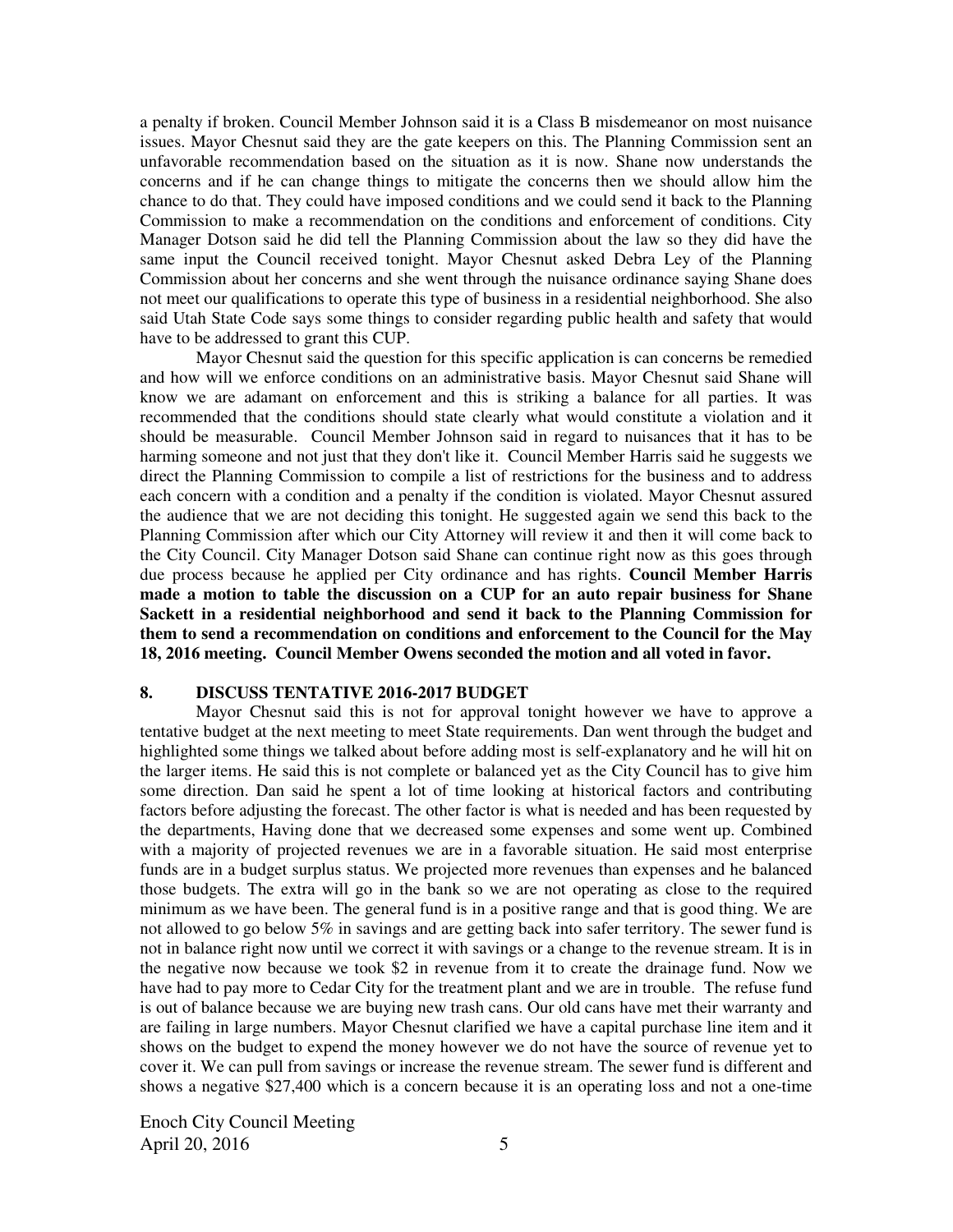expense. Also recurring expenses are going up. We will pay an additional amount to Cedar City for the treatment plant and that is one of the costs going up. The sewer company was fairly healthy and then we took \$2 out of the revenue stream. Now costs went up so it is showing a loss. Dan said that is his main concern right now. He added one item we still do not know is for the inter-local fire cost. He guessed \$15,000. City Manager Dotson said some of the cost is the wild land fire legislation implemented by the State Legislature. He gave details of that saying we can pay part of our assessed cost by mitigating fire hazards. Unknowns still exist on the details. Dan highlighted more changes he adjusted and explained some needs that have come in from department heads as follows:

Public Works needs a new vehicle which may be a better deal as a lease instead of buying an older used vehicle.

Class C road funds coming in will allow us to repave more miles of roads.

Public Works requested a part-time seasonal person with no benefits to help with parks.

The PD needs a new evidence locker system and \$4,000 is grant money.

PD computer support cost went up.

Fuel costs dropped and some of that will go towards the creation of the VIPS program for volunteers to aid the PD.

The PD went from a five man department to a four man department which could cause more over-time costs.

A sales tax increase has been predicted on the revenue side.

The storm drain enterprise fund will have some employee costs moved to it and after the drainage study is done there may be some infrastructure costs.

The new animal shelter will be started with funds saved and possible grants.

Dan pointed out some other minor adjustments saying he tried to implement the City Council's goals in this budget. He told about other funding we intend to apply for such as a wellness grant that will be tied to trail development. Getting the grants will determine if projects are done or not. We are under budget and we reduced expenses but are out of balance in the sewer fund as a result of the \$2 move to create the storm drainage fund and increased cost for the treatment plant. Mayor Chesnut said we accomplished most of our goals. Dan said the new well will take money as will storm drainage improvements. We have the money saved for that but we may need to pull from savings to balance the sewer fund this year. The responsible thing is to ask do we expect anything to change. If we do not see a way out that may increase revenues then we have to cut expenses or increase revenues. Mayor Chesnut thanked Dan for his hard work on the budget saying no action is necessary tonight. At the next meeting we will approve the tentative budget and set a public hearing for May  $18^{th}$ .

## **9. PUBLIC COMMENTS**

Betty Talbot said she does not want to repeat what has been said again but some things said tonight were not true. They live next door to Shane and they have always abided by the laws of Enoch. The situation brought up earlier is a nuisance to them and there are smells to where they can't have windows opened. It is exacerbating their health problems. She appreciates the Council deliberating on this. They recognize this is a residential area with growth however we should not let people have any businesses in a residential area. They like Shane and his handicapped child has nothing to do with this. Shane promised things but he will not do what he says and they have experience with that. Shane can move his business in a commercial area and they will support him there because he is a good mechanic*. Mayor Chesnut asked her to come to PC for the discussion on conditions. She should state her exact concerns so we can consider restrictions on him to address the concerns.* 

Darla Park said in Chapter 5-9 #6 in City ordinance it says "this does not include vehicle repair businesses". She bought in a residential neighborhood and they are upset about other businesses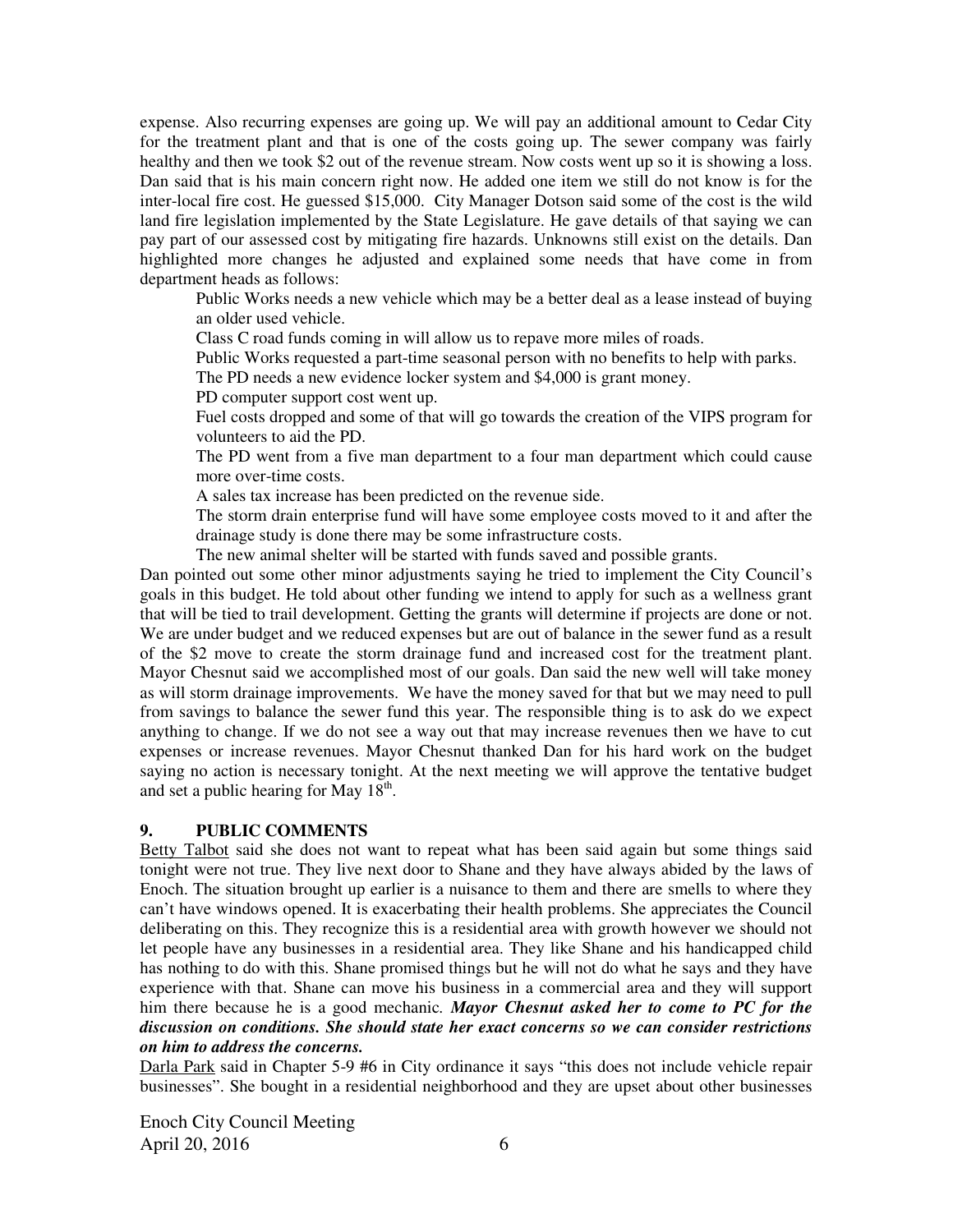in the neighborhood too. They moved out here and chose to do that even though it meant commuting into Cedar to do other things. She would like a third party to inspect the building as it is not legal. He is still working on the building and doing business illegally and never had a license since 2014. We should not pat him on the back for breaking laws and even with conditions it is wrong.

Ken Bauer commented on the fence change saying they have to be real specific so future councils will understand what they meant. *It was noted by Mayor Chesnut this is a tiny section that was changed and the rest of the fencing regulations are stated in other areas.* Ken said his point is they should spell it out.

Carolyn Bauer asked about the changes on the PD Chief administrative duties and about giving them to City Manager Dotson. Why did we make the change? *Mayor Chesnut said it is not that it is too burdensome but that the supervision and accountability of the Chief needs to be more direct than a part time mayor can provide. The City Manager* 

 *serves at the behest of the City Council. He has to balance all that in supervising the department heads so they work together. We have had issues because of the part time mayor status not allowed for proper supervision. We are trying to prevent problems Mayor Chesnut said.* 

# **10. CORRESPONDENCE-none**

# **11. COUNCIL/STAFF REPORTS**

Chief Ames said our two new officers are up at POST training and started last Monday. They have 16 weeks ahead of them. He and Jeremy are handling the shifts with Ryan still riding with them. He is getting up to speed and will be on his own soon. They are having Taser training in the near future and need volunteers.

Earl Gibson reported Twin D is flushing sewer lines. We rotate every third year through the whole City. They are also flushing some water lines and fire hydrants because the FD likes that done routinely. This year they are planning on maintenance projects only. The Public Works crew is attending road school this week. They had to upgrade the flagger training to stay certified.

Dan Jessen asked the City Council to get back to him over the next two weeks with their budget ideas and he will email any changes.

Mayor Chesnut asked Dilworth if he would consider being the Grand Marshal of the  $4<sup>th</sup>$  of July parade. The committee suggested him because we want to honor those who have served the community in so many ways over the years. Dilworth said he would do that. Mayor Chesnut said we need an executive session to discuss the purchase of property.

Council Member Owens reported he attended LEPC today and it was good.

Council Member Lee said Arbor Day is the  $23<sup>rd</sup>$  from 10:00am to 2:00pm. We have tulips for those that attend. Public works has been good to get things ready at Garden Park. The address for the Arbor Day event is 646 E. Blue Sky South and she invited everyone to attend.

# **12. CLOSED EXECUTIVE SESSION REQUESTED-(Requires a roll call vote w 2/3 majority)**

Mayor Chesnut asked for a motion to go into executive session for the discussion of a property purchase. **Council Member Harris made a motion to end the regular meeting and go into executive session for the discussion of a property purchase. Motion was seconded by Council Member Owens and a roll call vote was held as follows:** 

**Council Member Harris-Yes Council Member Stoor-Yes Council Member Johnson-Yes Council Member Owens-Yes Council Member Lee-Yes Motion passed unanimously** 

The regular meeting ended at 8:55pm.